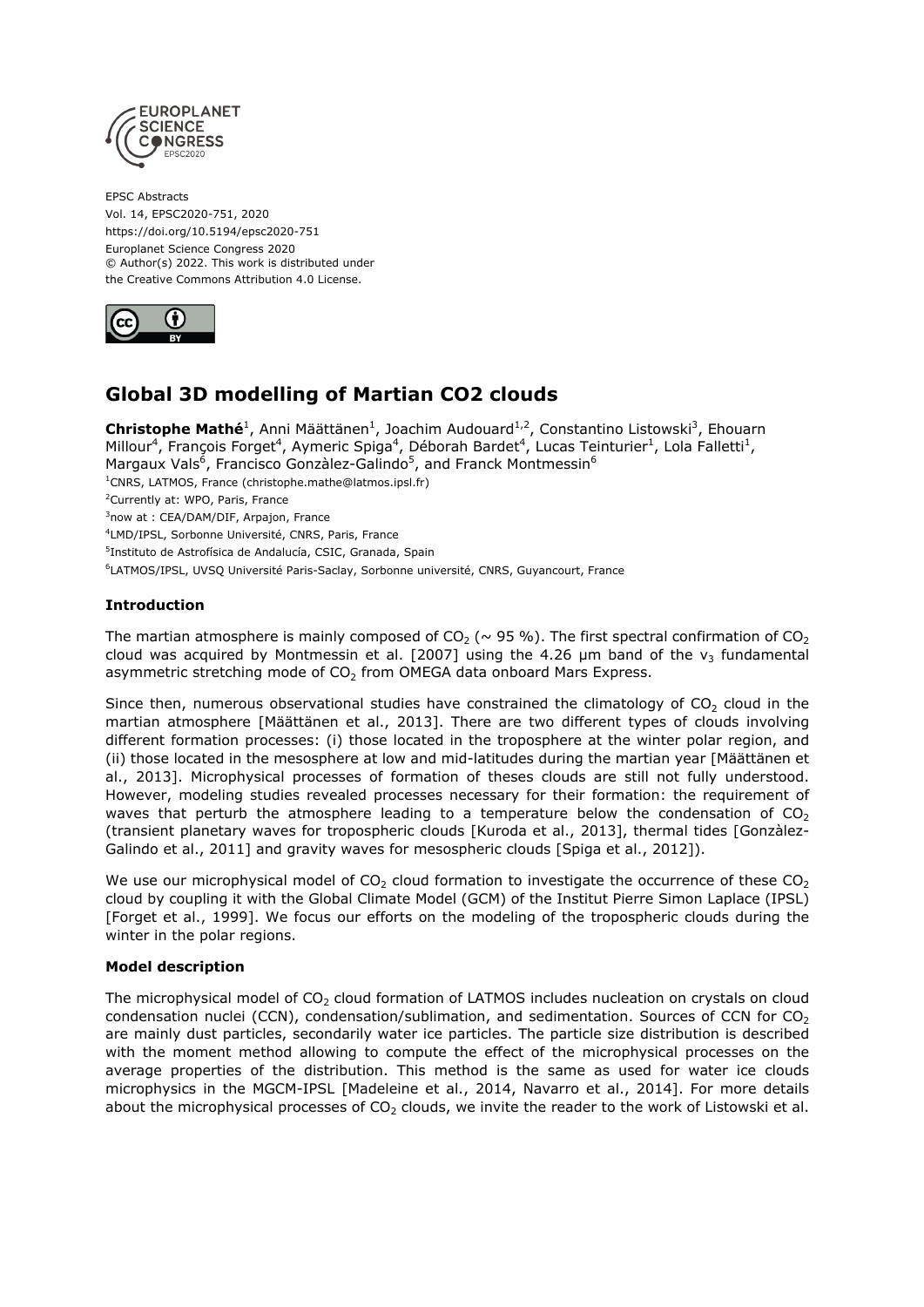#### [2013, 2014].

The MGCM-IPSL is a finite difference model based on the primitive equations of meteorology in σ coordinates [Forget et al., 1999]. The horizontal resolution grid used is 64 x 48, corresponding to 5.6258° longitude by 3.758° latitude, respectively. The top of the atmosphere was extended to  $\sim$ 120 km to describe well the processes in the mesosphere. The atmosphere is divided into 32 vertical layers from the surface to the top of the atmosphere. At each call of physical processes (every 15 minutes), the microphysics of  $CO<sub>2</sub>$  cloud formation is called 50 times leading to a time resolution of 18 seconds to resolve the very rapid microphysical processes. We have used a dust scenario from the MY29.

#### **Results**

We present our first results on 3D modeling  $CO<sub>2</sub>$  clouds in the Martian atmosphere. Figure 1 shows the zonal mean density column of atmospheric  $CO<sub>2</sub>$  ice as simulated by the model during a Martian year. The maximum columns of  $CO<sub>2</sub>$  clouds are found in winter polar regions. In the northern polar region, CO<sub>2</sub> ice clouds form from around L<sub>s</sub> = 220° at highest northern latitude, reaching the latitude of 50°N around  $L_s = 270$ °, and disappear slightly before the northern spring equinox at  $L_s = 350$ °. In the southern polar region, CO<sub>2</sub> clouds are formed from around  $L_s = 0^\circ$  at highest southern latitude, reaching the latitude of 54°S around L<sub>s</sub> = 130°, and disappear at L<sub>s</sub> = 190°.

This result is quite consistent with MCS for MY29 observation which showed  $CO<sub>2</sub>$  ice cloud up to 68°N (Fig. 1a from Kuroda et al. [2013]) during the period  $L_s = 255^{\circ}$ -285°. Note that their observational data came from MRO-MCS Derived Data Version 2 [Kleinböhl et al., 2009], where the dust profiles retrieved in winter polar regions are likely to be caused by  $CO<sub>2</sub>$  ice clouds [McCleese et al., 2010]. Our CO<sub>2</sub> ice clouds simulated are also qualitatively consistent with those observed from the Mars Orbiter Laser Altimeter (MOLA) (see Figure 2). The temporal distribution of simulated clouds in winter polar regions are in good agreement with MOLA observations.

Figure 3 and 4 show the zonal mean  $CO<sub>2</sub>$  mass mixing ratio in both winter polar regions: between 60°-90°N averaged in time between  $L_s = 180^\circ$ -360°, and between 60°-90°S averaged in time between L<sub>s</sub> = 0°-180°, respectively. The density of CO<sub>2</sub> ice clouds simulated are in agreement with the distribution of winter polar clouds observed by MOLA during the same  $L_s$  period (Fig. 8 from Neumann et al. [2003]). The thickness of  $CO<sub>2</sub>$  saturation layer observed by MCS during the MY29 is around 8 km in the northern polar region between  $L_s = 180^\circ$ -360° [Hu et al., 2012], lower than our  $CO<sub>2</sub>$  ice cloud extension in altitude reaching around 20 km altitude. But the thickness of  $CO<sub>2</sub>$ saturation layer in the southern polar region observed by MCS for the same year is around 15 km, nearly equal to our top of  $CO<sub>2</sub>$  ice cloud below 15 km altitude.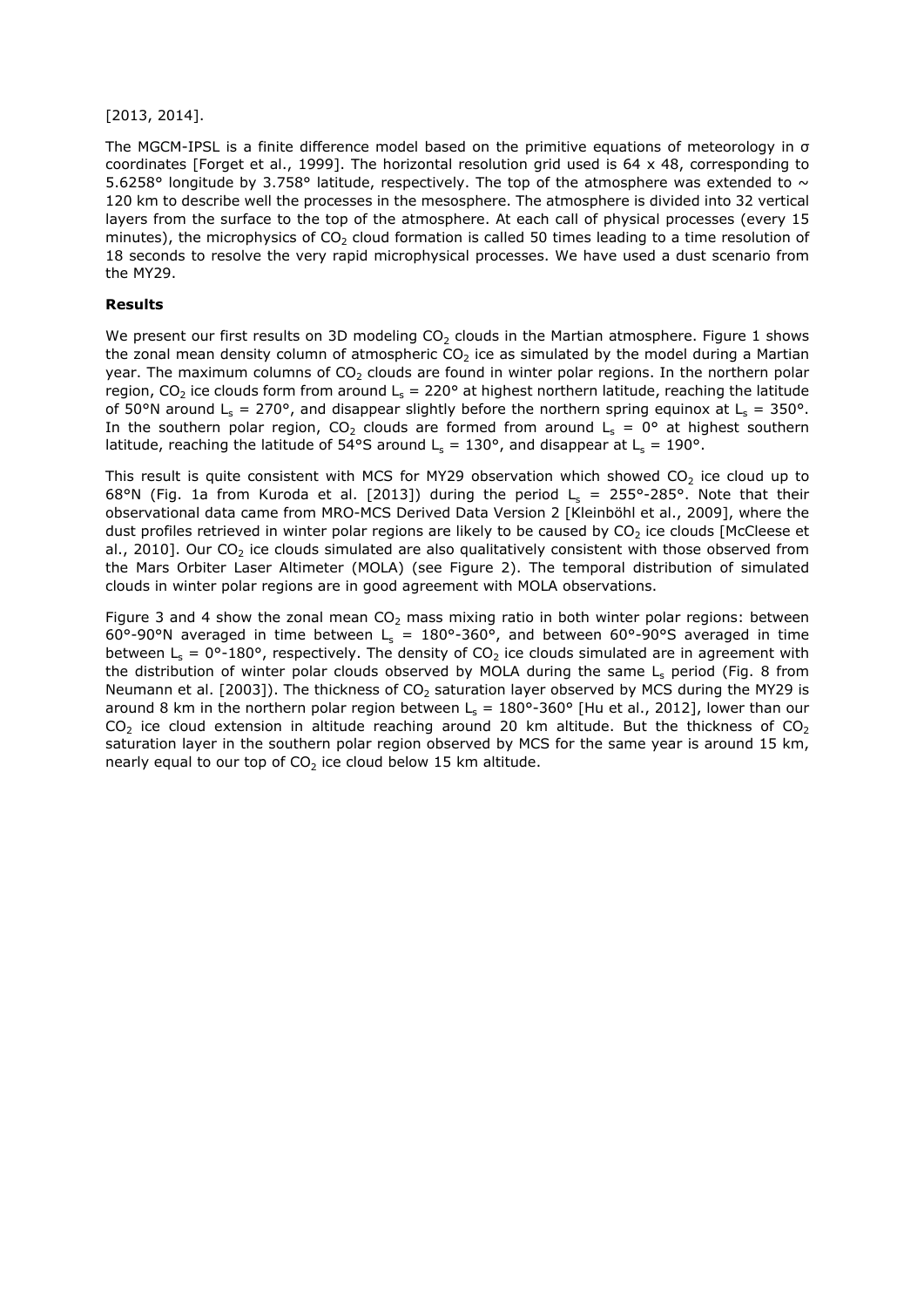

Figure 1: Zonal mean density column of  $CO<sub>2</sub>$  ice during one Martian year.

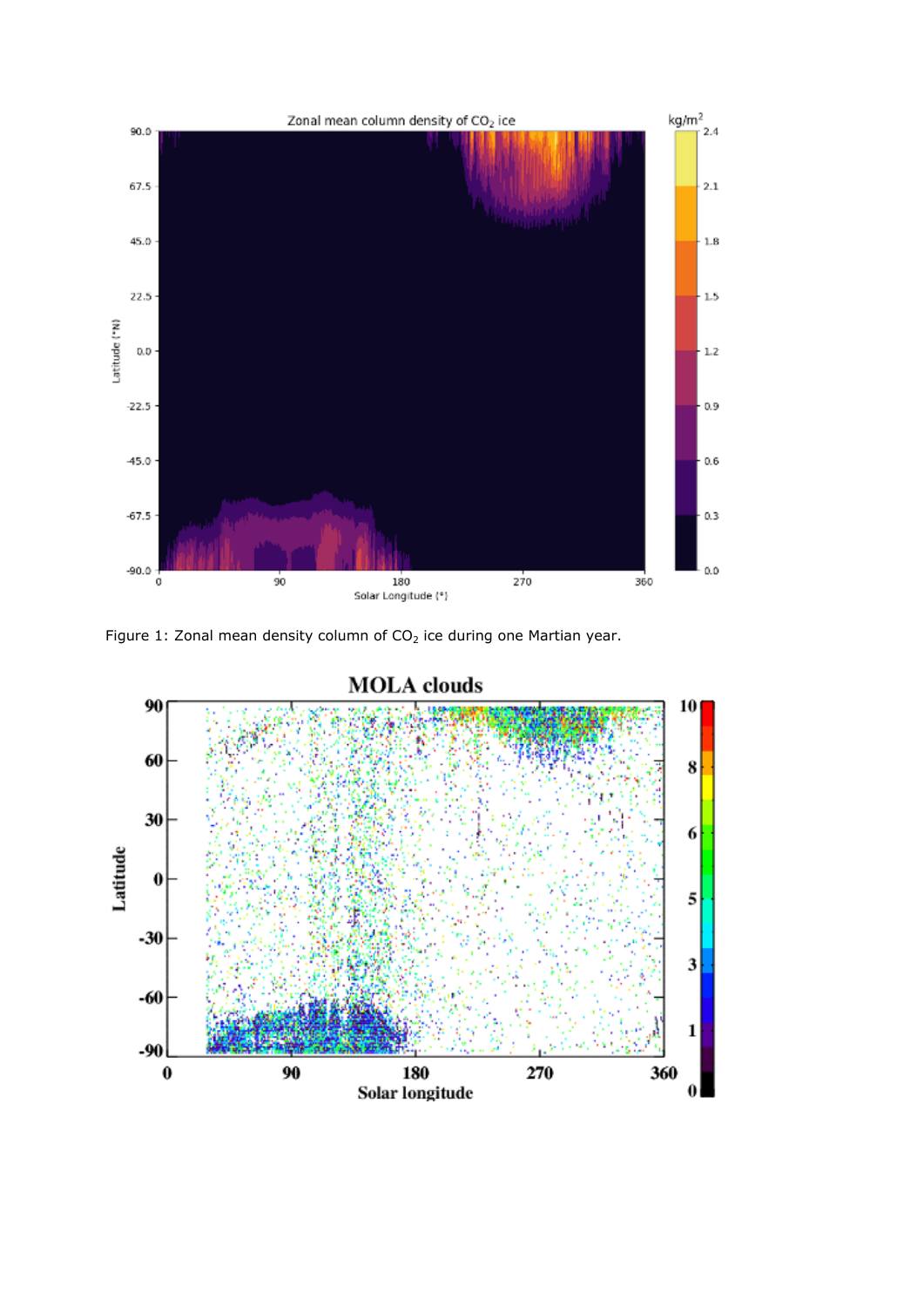

Figure 2: Cloud top altitude (km) from MOLA observations binned in 1°x1° latitude-solar longitude grid.

Figure 3: Zonal mean  $CO<sub>2</sub>$  mass mixing ratio in the northern polar region as a function of altitude, averaged between  $L_s = 180^{\circ}$  to 360°.